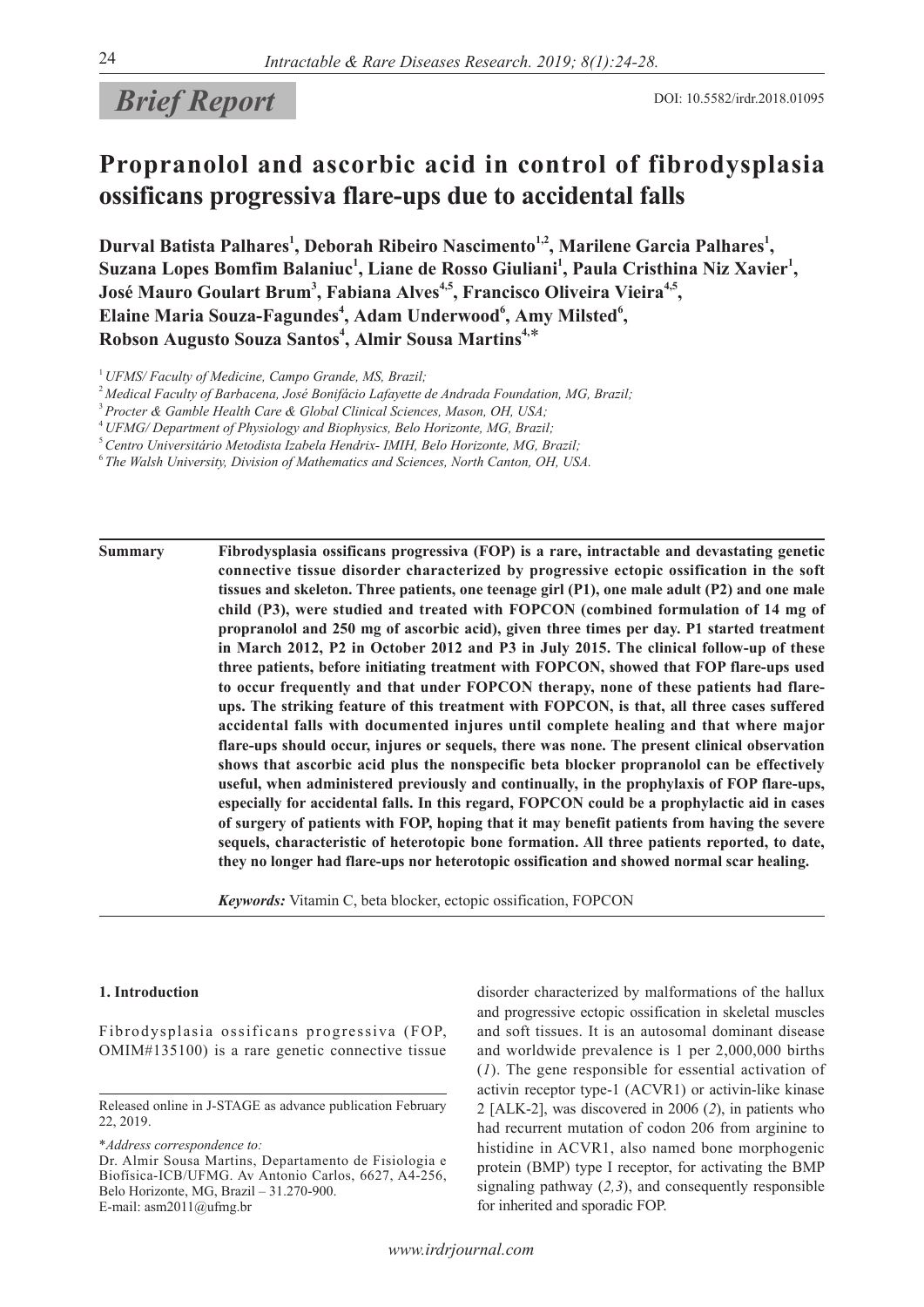Until today no treatment has been effectively able to control FOP disease. Progress has been achieved in inhibiting ossification, with Palovarotene, a retinoic acid receptor gamma agonist with low potential for side effects (*4,5*). In the literature there are few other drugs (*6-10*). Ascorbic acid treatment case reports of FOP were previously described by Palhares *et al*. (1997, 2001 and 2010), showing improvement of symptoms (*8*), decrease of flare-ups (*9*) and transient stabilization of crisis (*10*).

Because FOP disease is prone to flare-ups (*11*), due to any manipulations, be they accidental trauma, surgeries, dental procedures, intramuscular injections, bacterial or viral infections and stress, it becomes impossible to control flare-ups and heterotopic ossification.

In this regard, as a novelty we report three cases of FOP patients, who had accidental falls, and were benefited by a combination therapy of ascorbic acid and propranolol (FOPCON), without flare-ups or sequels.

#### **2. Materials and Methods**

The present study is a comparison of three FOP patients, one teenage girl (P1), one male adult (P2) and one male child (P3). They were clinically evaluated and followed up by medical professionals, including a pediatrician, a medical geneticist, odontologists and academic researchers at the University Hospital of The Federal University of Mato Grosso do Sul and Federal University of Minas Gerais. Patients were studied and treated with FOPCON 14.250 (Fibrodysplasia ossificans progressiva combined formulation of 14 mg of propranolol and 250 mg of ascorbic acid), given three times per day. P1 started treatment in March 2012, P2 in October 2012 and P3 in July 2015 and are part of a project approved by the University Hospital Ethics Committee (CAAE: 60117916.0.0000.0021), upon Free and Informed Consent Form, signed by patients and their caregivers (*12*).

P1 was born April 2002, with diagnosis within 34 months old. Her manifestation of FOP was first described by Palhares (2010) (*8*). P2, born April 1984, showed clinical manifestations at 30 months of age, reported somewhere else (*9,10*). This patient achieved adulthood and received several conventional treatments with antiinflammatories and corticosteroids during crisis and received significant therapy. Although, otherwise healthy, the patient evolved with some control of the disease including ossification and significant loss of mobility as an adult FOP patient. On October 2012, the patient was added onto FOPCON therapy only. P3 was born September 2009, with bilateral *hallux valgus* and his first acute FOP crisis occurred when he was 7 months old.

Before FOPCON, P1 and P2 were pretreated with ascorbic acid (AA), and obtained transient stabilization of crises, subsequently propranolol was introduced combined with AA. Both cases were previously described by Palhares (*8-10*), featuring previous

classical treatment medicines compared with the present FOPCON treatment results.

On the other hand, P3 was treated directly with FOPCON formulation. Thus, the results obtained in P3 were compared to their previous history (recorded in clinical practice) of frequent falls or traumas and consequent limitation of movement, despite the use of conventional treatments.

# **3. Results and Discussion**

To our knowledge, the present report is the first demonstrating three cases of FOP patients, who had accidental falls with injuries, and were safe using a novel combination therapy (FOPCON) of AA and propranolol (PP), and showing, so far, no flare-ups or sequels from those injuries (Table 1).

P1 suffered a fall when running in the schoolyard leading to bruising, and a cut in the upper left eyebrow area, in June 2014, about two years after starting treatment. The skin was cleaned, repaired, and sutured with seven stitches. During the recovery phase after suture, there was no flare-up (Figure 1), and tissue showed normal resolution and scar healing. P1 has been maintained on FOPCON since that time and has shown good drug tolerance, normal blood pressure and no side effects. However, in 2017, P1 began taking FOPCON on an irregular schedule, and inadvertently, at the same time, the teen had a tattoo on her right arm drawn in December 2017, which consequently led to a large flare-up on each upper limb, compromising the hand on the same side of the tattoo. After re-introduction of FOPCON, the flare-up regressed, and she is doing active physiotherapy to improve the movements of the fingers, which were initially totally frozen. Currently, P1 is taking medication correctly and is clinically stabilized without any flare-up.

P2, previously treated with AA plus bisphosphonates, was added to a new treatment with FOPCON in October 2012. Since then, P2 has had no flare-up. Though P2 has vague complaints associated to pre-existing numerous ectopic ossifications, his overall status has improved significantly. Patient's blood pressure has always remained within normal limits, ranging 100/60 mmHg. By February 2015, during domestic transportation, P2 fell from a stretcher and suffered an injury in the soft tissue of his left leg, with good healing and did not present flare-up (Figure 2). Since he started treatment with FOPCON, he has never had any FOP crisis, showing clinical improvement, better neck movement, better sleep, and excellent mouth opening, which gradually improved, since initially it was only 30%. Now it's six years and four months of treatment with improvements, although he began his treatment under a bedridden condition.

P3 started FOPCON treatment in July 2015. P3 showed good tolerability to FOPCON without any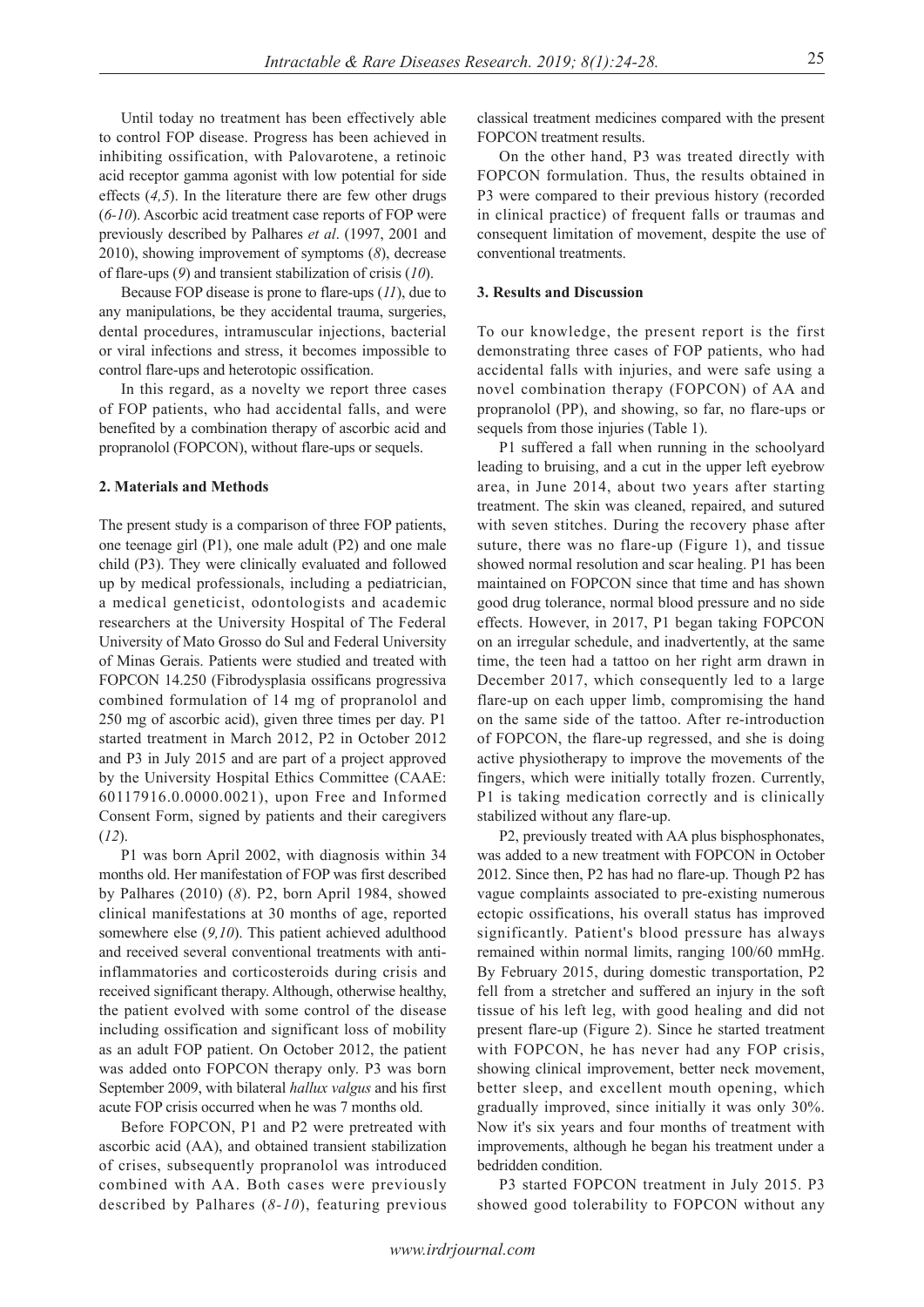| Identification | First flare-up<br>(years/month) | Previous<br>treatment                                            | Current physical<br>situation   | <b>FOPCON</b><br>treatment onset | Current<br>treatment*                | Accident                                                                    | Results                                                                                                    |
|----------------|---------------------------------|------------------------------------------------------------------|---------------------------------|----------------------------------|--------------------------------------|-----------------------------------------------------------------------------|------------------------------------------------------------------------------------------------------------|
| P1             | 2/5                             | Anti-inflammatory,<br>bisphosphonates,<br>vitamin C              | Walks with little<br>limitation | March 2012                       | <b>FOPCON 14.250</b><br>3x per day   | March $2014 - \text{fall}$ ;<br>seven stitches in the<br>upper left eyebrow | No flare-up,<br>normal resolution<br>and scar healing.                                                     |
|                |                                 |                                                                  |                                 |                                  |                                      | December 2017**<br>- tattoo in right arm                                    | Flare-up in the<br>upper limbs,<br>regressing after<br>re-introduction<br>FOPCON, without<br>ectopic bone. |
| P <sub>2</sub> | 2/6                             | Corticosteroids,<br>analgesics,<br>bisphosphonates,<br>vitamin C | Bedridden                       | Oct. 2012                        | <b>FOPCON 14.250</b><br>$3x$ per day | February 2015<br>$-$ fall; injury in the<br>soft tissue of left<br>leg      | No flare-up;<br>good healing.                                                                              |
| P <sub>3</sub> | 0/7                             | Corticosteroids,<br>analgesics,<br>anti-inflammatory             | Walks with<br>limitation        | July 2015                        | <b>FOPCON 14.250</b><br>3x per day   | Several falls; stiches<br>in forehead; humerus<br>fracture                  | No flare-up;<br>good recovery.                                                                             |

**Table 1. Clinical characteristics, previous treatments, current treatment characteristics and results for each individual case**

\*Dosage: FOPCON 14.250 = 14 mg of propranolol and 250 mg ascorbic acid; \*\*irregular schedule FOPCON.



**Figure 1. FOP patient 1 (P1) under treatment with FOPCON.** P1 suffered a fall in the schoolyard, it was necessary to make seven stiches in the eyebrow region. **(A)**, **(B)**, **(C)** and **(D)** show the scar healing chronological evolution over a period of about 30 days. Scar healing evolved without FOP flare-up.



**Figure 2. FOP patient 2 (P2) under treatment with FOPCON.** P2 fell from the stretcher, injuring his left leg **(A)**. The healing was natural under treatment with FOPCON. Ten months after trauma, there was no evidence of ectopic bone on the scar **(B)** site or elsewhere.

adverse events and normal blood pressure for his age. He has suffered several falls due to considerable limitations in the range of motion of limbs, mainly



**Figure 3. FOP patient 3 (P3) under treatment with FOPCON.** Forehead severe injury, due to a fall, while playing at home. Under FOPCON treatment, the healing process **(A)**, **(B)** and **(C)** was normal. There was no ectopic bone formation at the wound site or elsewhere in the body. Later, P3 had a second fall, with left humerus fracture **(D)**. The healing process showed normal bone healing with the orthopedic treatment and did not develop disease crisis.

in the upper limbs' abduction. Typically, physical injuries or trauma in patients with severe FOP such as P3, would cause acute crisis with appearance of inflammation and swelling. However, P3 so far, shows no sign of FOP crisis. His healing evolved naturally without ectopic bone formation (Figure 3A, 3B and 3C). Later, P3 had another fall, resulting in a left humerus fracture, nevertheless, showed good recovery (Figure 3D). Recently, P3 had a left knee trauma and he had a joint effusion and pain but without FOP crisis, however parents were advised to seek orthopedic treatment.

No effective medical therapy is known for FOP, bisphosphonates and corticosteroids are only beneficial during flare-up, but do not prevent formation of ectopic bone (*6*). Distinct case reports reveal reasonable disease control with etidronate, including ectopic bone reduction, however, they agree that long-term use leads to osteopenia, contraindicating its continuous use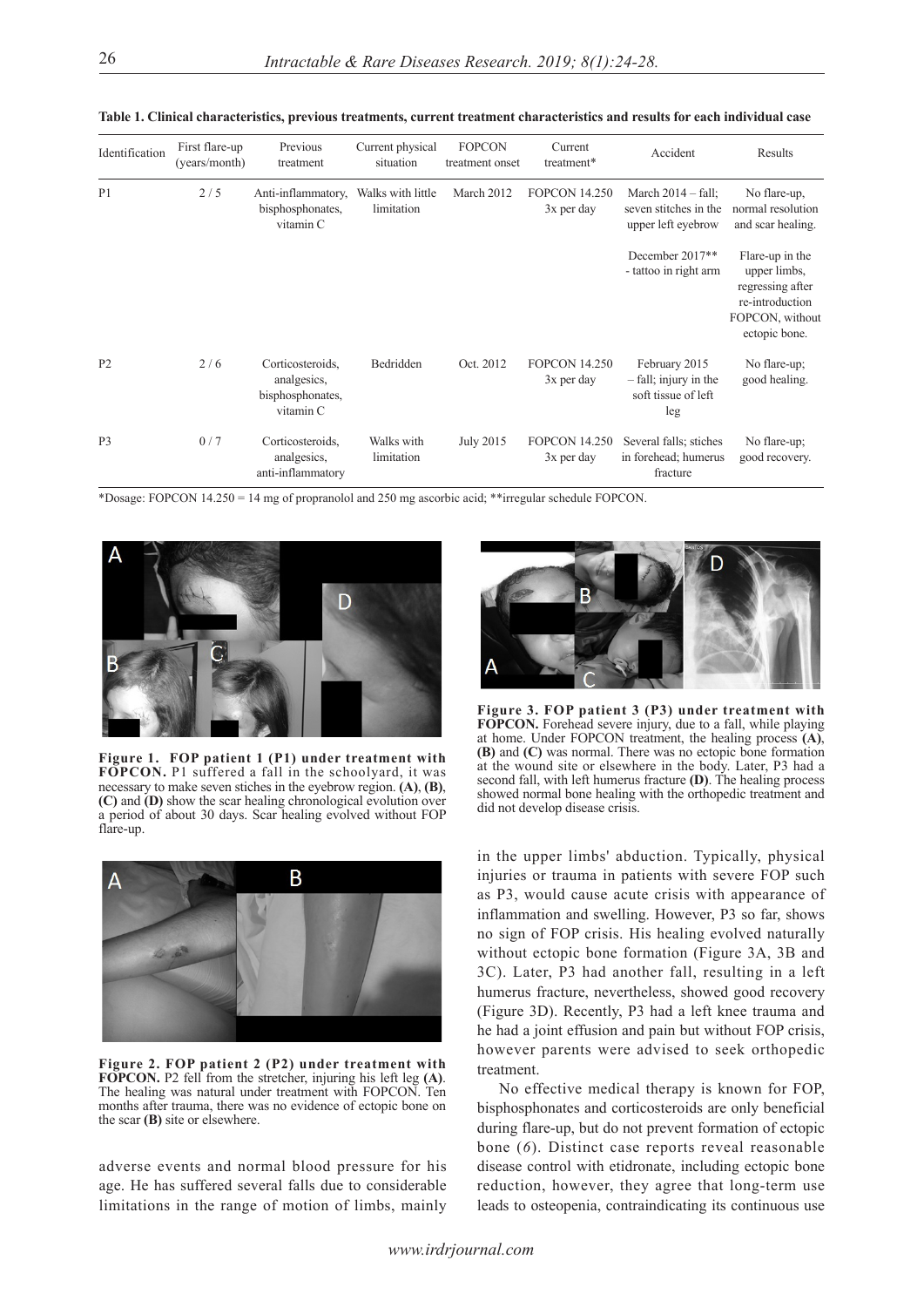(*13,14*). Other groups have proposed drugs already in a clinical trial phase, however, their efficacy and side effects can be questioned (*15,16*). The use of AA only (*11*) as well as AA plus intravenous bisphosphonates (*10*), despite some improvement in the patients, did not avoid disease progression. Therefore, although many treatments have been reported, the disease may have shown slight improvement, but disease progression has been observed, as well as recurrence of flare-ups.

FOP crisis always appears spontaneously or due to local trauma that leads to severe inflammatory responses of connective tissue and intramuscular edema in such ways that biopsies of FOP patient's tissues, with inflammatory processes, have shown formation of endochondral osteogenesis in heterotopic sites, causing ectopic ossification (*11*). Consequently, attempts to remove heterotopic ossification surgically have been mostly unsuccessful, since surgical trauma itself can provoke disease flare-ups. With the intent to block formation of new tissue, anti-angiogenic drugs such as thalidomide and Squalamine, have been used in FOP (*17*) for inhibition of new blood vessel formation, but failed to resolve the manifestation of FOP signs and symptoms.

The major rationale for the usage of betablockers comes with reports that heterotopic bone is formed along with new neurons and that enervation is important in the onset of bone morphogenesis in FOP (*18*). Furthermore, endochondral bone formation requires angiogenesis, so the use of propranolol may be a limiting factor in this process, because without angiogenesis, there would be no vessels to form bones (*19*) and beta-blockers are anti-angiogenic, while propranolol usage has shown effectiveness in the treatment of hemangiomas (*20,21*). How FOPCON acts and interferes with bone morphogenic protein (BMP) signaling, is not known, but BMP signaling pathway is controlled by receptors types 1 and 2 in a cascade regulated at multiple levels where FOPCON may modulate.

The function of propranolol is not explained solely by these factors. Propranolol is one of the drugs indicated for cardiovascular and other clinical applications such as migraine, anxiety and glaucoma (*22*), and is a nonselective beta-blocker antagonist, which blocks the action of both adrenaline and noradrenalin adrenergic receptors such as β1 and β2. Also, propranolol can act as a partial agonist of one or more serotonin receptors (*22,23*).

Reports on the therapeutic combination of AA and PP concomitantly are rare, which includes atrial fibrillation treatment (*24*) and clinical pharmacokinetics study of drug interactions (*25*). Nevertheless, AA has recently been shown to regulate expression of a battery of genes (*26*), but PP has not yet been investigated in this regard. *In vivo* AA modulates the expression of inflammatory genes (*27*) and *in vitro*, modulates target genes related to

FOP pathology (*28*).

The autonomous nervous system has been lately, strongly linked to inflammatory processes, specially the sympathetic system as a pro-inflammatory branch (*29*). FOP and its symptoms involve the autonomic nervous system and neurohumoral mechanisms. A neurogenic pain in FOP patients has been recently described and to be of a more intense degree than reported for the general population (*30*). The pain and emotional symptoms of FOP must be targeted as neuroinflammatory symptoms for clinical treatment. Our three FOP patient cases improved considerably, being free from body pain after FOPCON.

# **4. Conclusion**

In conclusion, the composition of AA and PP can be effectively useful, if administered previously and continually, for prophylaxis of flare-ups due to accidental falls. FOPCON may benefit patients in future surgical procedures by preventing them from having the severe sequels characteristic of heterotopic bone formation. All three patients reported, to date, no longer had flare-ups nor heterotopic ossification and showed normal scar formation without sequalae. The monitoring of younger patients like P3, who still do not have all the heterotopic bone formation in advanced stages that immobilize most patients in bed, will allow us to see, in the coming years, the effect of FOPCON blocking the deplorable evolution of FOP.

### **Acknowledgements**

Project supported by: Instituto de Assistência em Pesquisa, Educação e Saúde – IAPES, CG, MS, Brazil and CAPES. Present report is a project of FOP treatment study approved by University Hospital Ethics Committee (CAAE: 60117916.0.0000.0021). FOPCON is under Invention Patent: pharmaceutical compositions of propranolol and ascorbic acid and uses – Protocol number: BR1020150324928.

#### **References**

- 1. Pignolo RJ, Shore EM, Kaplan FS. Fibrodysplasia ossificans progressiva: Clinical and genetic aspects. Orphanet J Rare Dis. 2011; 6:80.
- 2. Shore EM, Xu M, Feldman GJ, *et al*. A recurrent mutation in the BMP type I receptor ACVR1 causes inherited and sporadic fibrodysplasia ossificans progressiva. Nat Genet. 2006; 38:525-527.
- 3. Morales-Piga A, Bachiller-Corral J, Trujillo-Tiebas MJ, Villaverde-Hueso A, Gamir-Gamir ML, Alonso-Ferreira V, Vázquez-Díaz M, Posada de la Paz M, Ayuso-Garcia C. Fibrodysplasia ossificans progressiva in Spain: Epidemiological, clinical, and genetic aspects. Bone. 2012; 51:748-755.
- 4. Shimono K, Tung W, Macolino C, Chi A.H, Didizian JH, Mundy C, Chandraratna RA, Mishina Y, Enomoto-